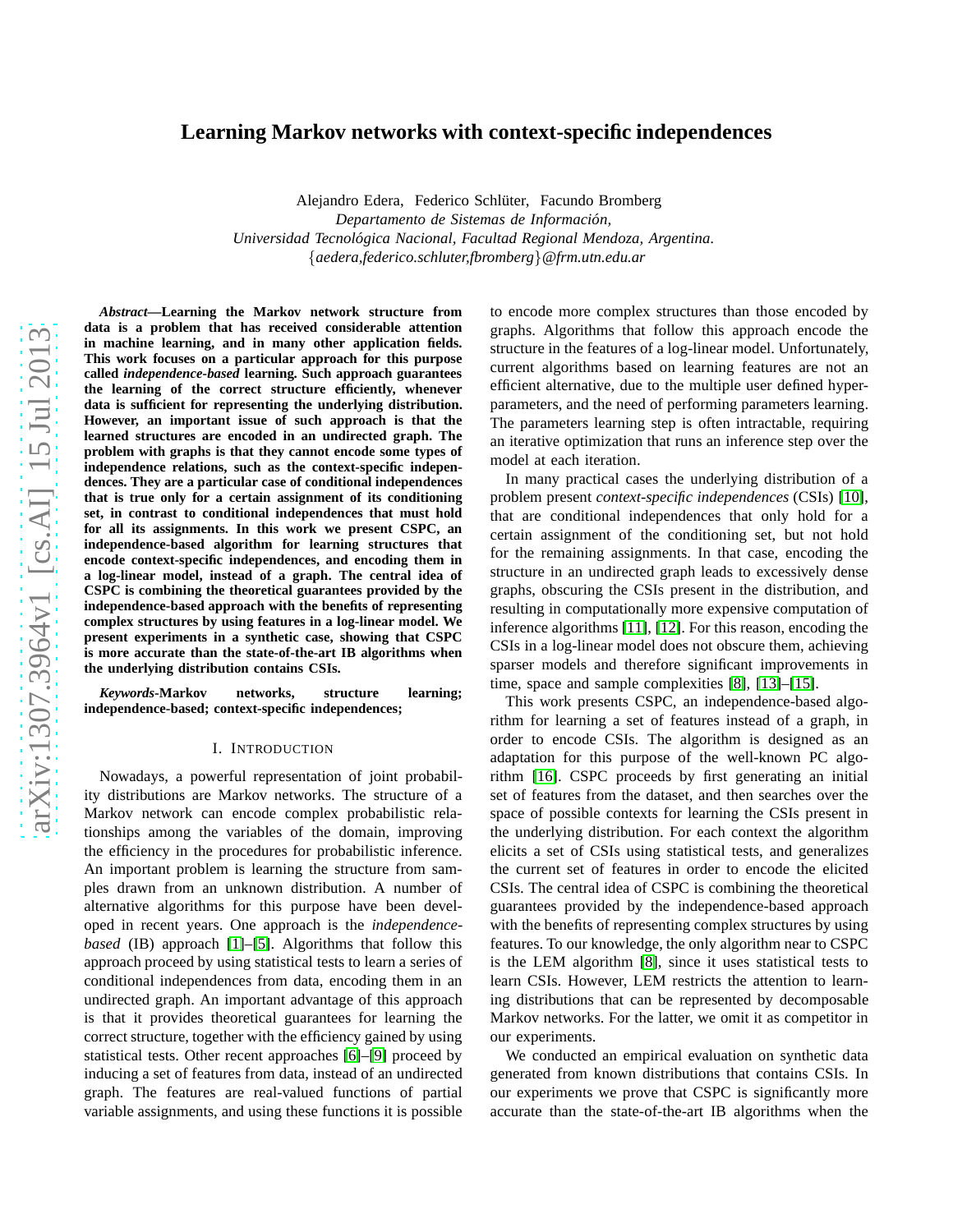underlying distribution contains CSIs.

## II. BACKGROUND

This section reviews the basics about Markov networks representation, the concept of CSIs, and the IB approach for learning Markov networks.

## *A. Markov networks*

A Markov network over a domain  $X$  of  $n$  random variables  $X_0 \ldots X_{n-1}$  is represented by an undirected graph G with n nodes and a set of numerical parameters  $\theta \in \mathbb{R}$ . This representation can be used to factorize the distribution with the Hammersley-Clifford theorem [\[17\]](#page-7-11), by using the completely connected sub-graphs of G (a.k.a., *cliques*) into a set of *potential functions*  $\{\phi_C(X_C) : C \in cliques(G)\}\$  of lower dimension than  $p(X)$ , parameterized by  $\theta$ , as follows:

$$
p(X = x) = \frac{1}{Z} \prod_{C \in cliques(G)} \phi_C(x_C),
$$
 (1)

where x is a complete assignment of the domain  $X, x_C$  is the projection of the assignment  $x$  over the variables of the Cth clique, and  $Z$  is a normalization constant. An often used alternative representation is a *log-linear* model, with each clique potential represented as an exponentiated weighted sum of features of the assignment, as follows:

$$
p(X = x) = \frac{1}{Z} \exp\left\{ \sum_{j} \theta_{j} f_{j}(x) \right\},
$$
 (2)

where each feature  $f_i$  is a partial assignment over a subset of the domain  $V(f_j)$ . Given an assignment x, a feature  $f_j$  is said to be satisfied iff for each single variable  $X_a = x_a \in f_j$ it also holds that  $x_a \in x$  [\[8\]](#page-7-7). One can associate a indicator function to  $f_i$  and an assignment x by associating a value 1 when  $f_i$  is satisfied in x, or 0 otherwise.

A Markov network can be induced from a log-linear model by adding an edge in the graph between every pair of variables  $X_a, X_b$  that appear together in some subset of a feature  $f_j$ , that is  $\{X_a, X_b\} \subseteq V(f_j)$ . Then, the clique potentials are constructed from the log-linear features in the obvious way [\[18\]](#page-7-12).

<span id="page-1-2"></span>**Example 1.** *Figure [1](#page-1-0) shows the features of a log-linear model over*  $n = 3$  *binary variables*  $X_f$ ,  $X_a$  *and*  $X_b$ *, and its respective induced graph.*

#### *B. Context-specific independences*

The CSIs are a finer-grained type of independences. These independences are similar to conditional independences, but hold for a specific assignment of the conditioning set, called the *context* of the independence. Formally, we define a CSI as follows:

**Definition 1** (Context-specific independence [\[10\]](#page-7-4))**.** *Let*  $X_a, X_b \in X$  *be two random variables,*  $X_U, X_W \subseteq X \setminus X$ 

<span id="page-1-0"></span>

Figure 1: An example of an induced graph from a set of features.

 ${X_a, X_b}$  *be pairwise disjoint sets of variables that does not contain*  $X_a$ ,  $X_b$ *; and*  $x_W$  *some assignment of*  $X_W$ *. We say that variables*  $X_a$  *and*  $X_b$  *are* contextually independent *given*  $X_U$  *and a context*  $X_W = x_W$ *, denoted*  $I(X_a, X_b |$  $X_U, x_W$ ), iff

$$
p(X_a|X_b, X_U, x_W) = p(X_a|X_U, x_W),
$$
\n(3)

*whenever*  $p(X_b, X_U, x_W) > 0$ .

<span id="page-1-3"></span>**Example 2.** *Figure [2\(](#page-1-1)a) shows the graph of Example [1,](#page-1-2) induced from a log-linear model. Notice that the features of Example [1](#page-1-2) encode the CSI*  $I(X_a, X_b | X_f = 1)$ *, but it is obscured in the graph. Alternatively, such CSI can be graphically represented if we use two graphs, one for each value of*  $X_f$ *. For this, Figure* [2\(](#page-1-1)*b*) shows the graph induced *from the features with*  $X_f = 1$  *which encodes*  $I(X_a, X_b |$  $X_f = 1$ *), and Figure* [2\(](#page-1-1)*c*) shows the graph induced from the *features with*  $X_f = 0$  *which encodes*  $\neg I(X_a, X_b | X_f = 0)$ *. In these figures, gray nodes correspond to an assignment of a variable.*

<span id="page-1-1"></span>

Figure 2: (a) The graph induced from the features in Exam-ple [1.](#page-1-2) (b) graph induced from the features with  $X_f = 1$  in Example [1.](#page-1-2) (c) graph induced from the features with  $X_f = 0$ in Example [1.](#page-1-2) Gray nodes correspond to an assignment of a variable.

Notice that the graph in Figure [2\(](#page-1-1)a) cannot encode the CSI  $I(X_a, X_b | X_f = 1)$ , because it occurs only for a specific context and is absent in all the others. This is because the edges connect pairs of variables that are conditionally dependent even for a single choice of values of the other variables. Since a CSI is defined for a specific context, a set of CSIs cannot be encoded all together in a single undirected graph [\[19\]](#page-7-13). Nonetheless, both structures are encoded in the set of features of the example.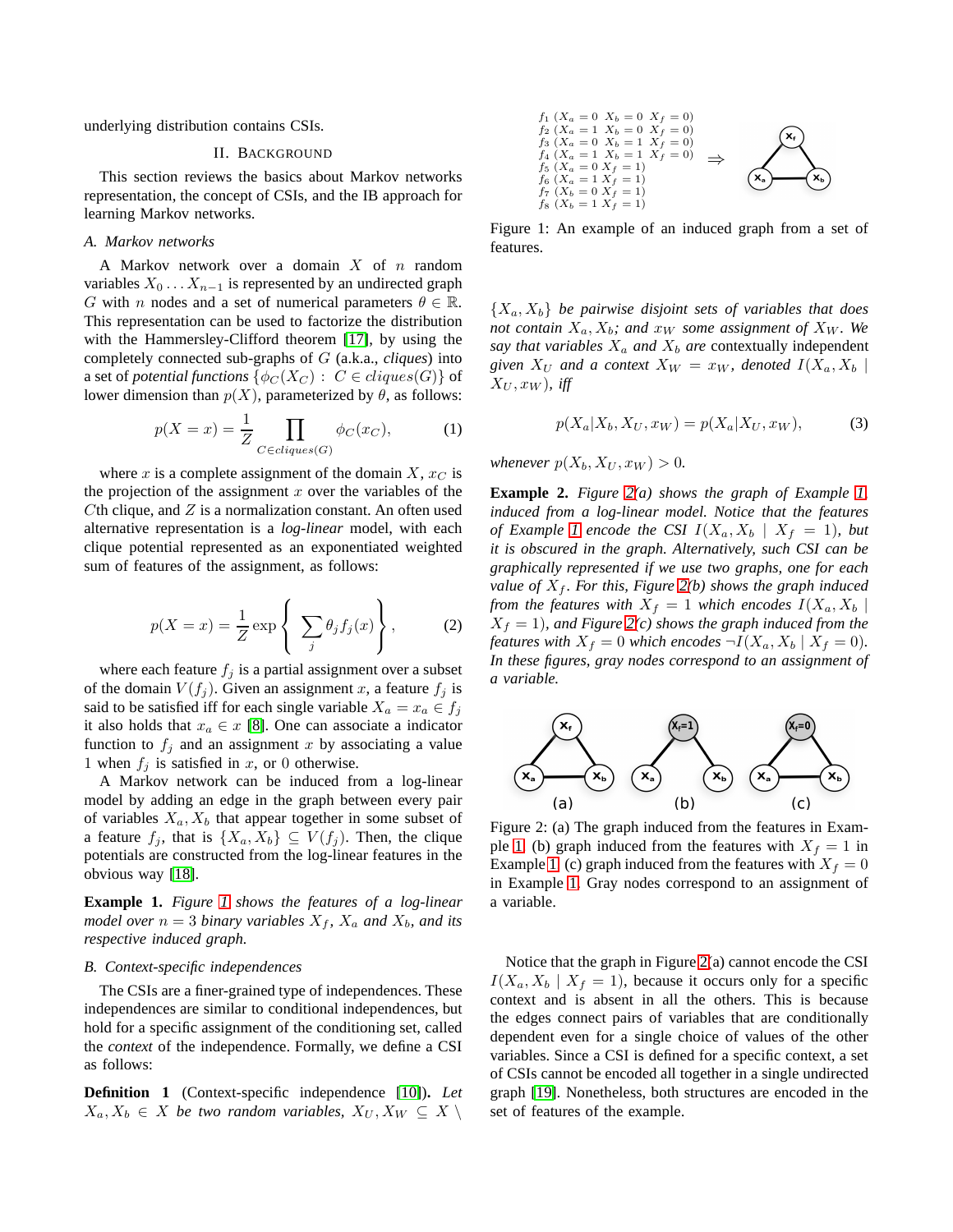## *C. Independence-based approach for structure learning*

The task of IB algorithms is learning a graph that encodes the independences from i.i.d. samples  $\mathcal{D} = \{x^1, \dots, x^D\}$  of an unknown underlying distribution  $p(X)$  [\[1\]](#page-7-0). For that, these algorithms perform a succession of statistical independence tests over  $D$  to determine the truth value of a conditional independence (e.g. Mutual Information [\[20\]](#page-7-14), Pearson's  $\chi^2$ and  $\mathcal{G}^2$  [\[21\]](#page-7-15)), discarding all graphs that are inconsistent with the test. The decision of what test to perform is based on the independences learned so far, and varying with each specific algorithm.

A key advantage of these algorithms is that they guarantees to learn the correct underlying structure under three assumptions: (*i*) the underlying distribution is *graph-isomorph*, that is, the independences in  $p(X)$  can be encoded by a graph; (*ii*) the underlying distribution is positive, that is  $p(x) > 0$  for all  $X = x$ ; and *(iii)* the outcomes of statistical independence tests are correct, that is the independences learned are a subset of the independences present in  $p(X)$ . Another advantage of using IB algorithms is its computational efficiency, due to its polynomial running time [\[1\]](#page-7-0), and also due to the avoiding of the need of performing parameters learning. The efficiency is gained because the computational cost of a test is proportional to the number of rows in  $D$ , and the number of variables involved in the tests.

Perhaps the best known algorithm that follows this approach is PC [\[16\]](#page-7-10), which was created for learning the structure of Bayesian networks. PC is correct under the assumptions described above, but when the tests are not correct produce errors in removing edges, because the algorithm only tests for independence among two variables conditioning in subsets of the adjacencies of one of these variables. For learning Markov networks, the first algorithm that follows the IB approach is GSMN [\[22\]](#page-7-16), an efficient algorithm that computes only  $O(n^2)$  tests, constructing the structure by learning the adjacencies of each variable; using the *Grow-Shrink* algorithm [\[23\]](#page-7-17). A more recent algorithm that improves over GSMN is IBMAP-HC [\[24\]](#page-7-18), which learns the structure by performing a hill-climbing search over the space of graphs looking for the one which maximizes the IB-score, a score of the posterior probabilities of graphs  $p(G | \mathcal{D})$ . The hill-climbing search starts from the empty structure, adding edges until reaching a local maxima of  $p(G | D)$ . IBMAP-HC relaxes the assumption about the correctness of the statistical tests, improving over GSMN in sample complexity by reducing the cascade effect of incorrect tests.

## III. CONTEXT-SPECIFIC PARENT AND CHILDREN ALGORITHM

This section presents the CSPC (Context-specific Parent and Children) algorithm for learning Markov networks structures that encodes the CSIs present in data. CSPC encodes the CSIs by generalizing iteratively a set of features. For this, CSPC decomposes the search space of CSIs in two nested spaces: the space of the possible contexts, and for each context the space of all its possible CSIs. First, CSPC generates an initial set of features, and then searches over both spaces with two nested loops: an outer loop that explores the space of the contexts; and for each one, an inner loop that elicits from data a set of CSIs by using statistical tests, and generalizes the features according to the elicited CSIs.

The three key elements of CSPC are: *A)* the generation of the initial features, *B)* the elicitation of CSIs from data, and *C)* the features generalization for encoding the elicited CSIs.

#### *A. The generation of the initial features*

An initial set of features  $F$  must be generated as a starting point of the whole algorithm. One alternative is to generate the features that correspond with the initial fully connected graph in a similar fashion than PC, that is adding a feature for each possible complete assignment  $x$  of the variable X. In this case, the size of such initial set is exponential with respect to the number of variables. For this reason, CSPC uses a more optimal initial set of features, adding one feature for each unique example in  $D$ . This is an often used alternative [\[6\]](#page-7-2), [\[9\]](#page-7-3), because it guarantees that the generalized features at the end of the algorithm match at least one training example.

### *B. Eliciting context-specific independences*

For discovering all the CSIs present in the data, CSPC explores the set of complete contexts  $x$  found in the dataset, that is, one for each unique training example. Given a context  $x \in \mathcal{D}$  and a set of features  $\mathcal{F}$ , CSPC decides what CSIs to elicit in a similar fashion than PC. For each variable  $X_a$  a Markov network is induced from the subset of features that satisfies with the context  $x_{X\setminus X_a}$ . Then, for each  $X_b$  adjacent to  $X_a$  in the induced graph a subset  $X_W$ of the adjacencies is taken in order to define the conditional independence  $I(X_a, X_b | X_W)$ . From such independence, a CSI is obtained by contextualizing the conditioning set  $X_W$ using the context x, that is  $I(X_a, X_b | X_W = x_w)$ . Finally, if the CSI is present in data then it is encoded in the current set of features.

For eliciting the CSIs in data, we propose a straightforward adaptation of a traditional (non-contextualized) independence test. A similar adaptation is proposed in [\[8\]](#page-7-7). The central idea of the adaptation is that an arbitrary CSI  $I(X_a, X_b \mid X_U, x_W)$  can be seen as a conditional independence  $I(X_a, X_b | X_U)$  in the conditional distribution  $p(X\setminus\{X_W\} | x_W)$ . In this way, the CSI can be tested by using a non-contextualized test over a sample drawn from the conditional distribution  $p(X\backslash\{X_W\} | x_W)$ . In practice, such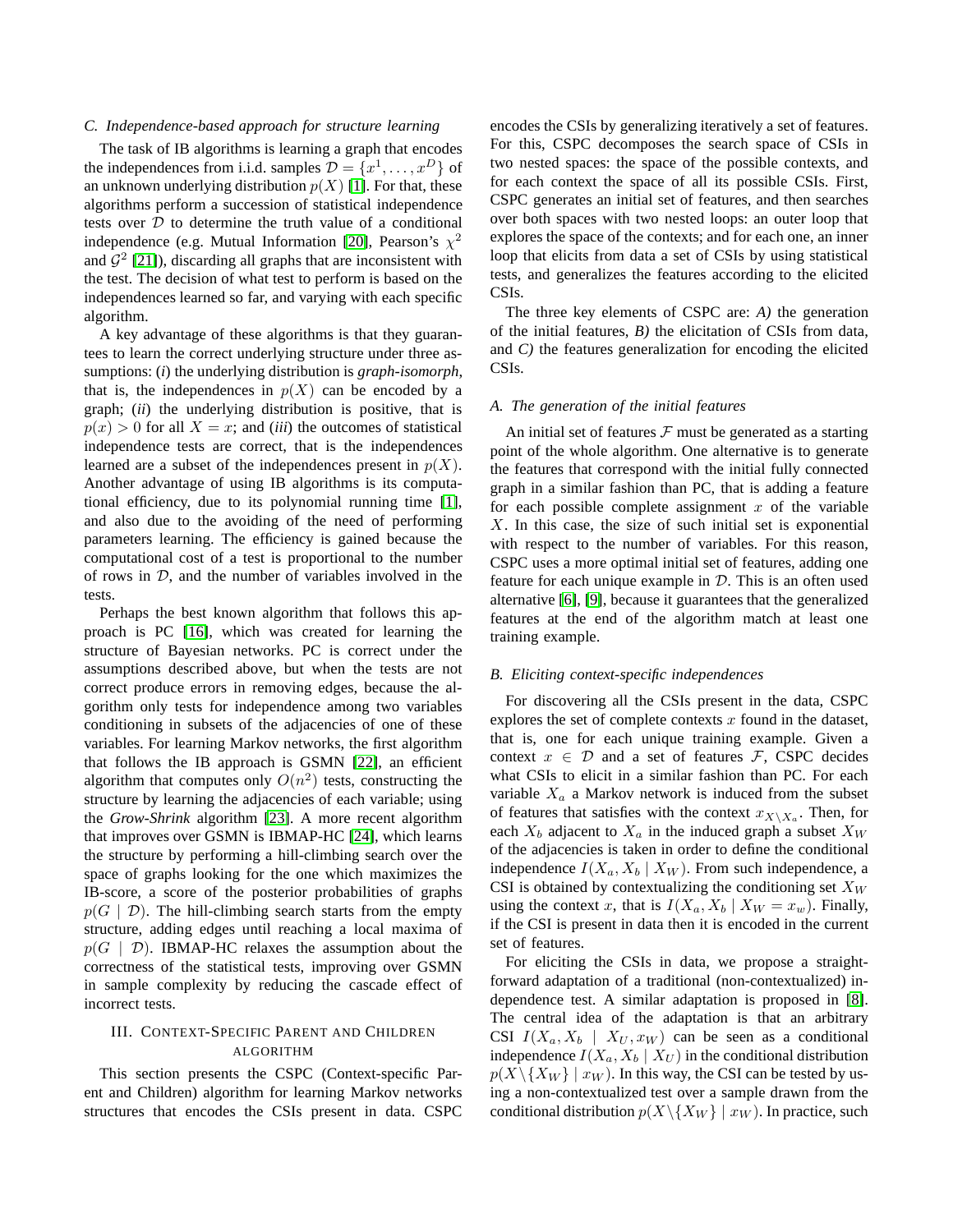sample can be obtained from  $D$  as  $\{x^j \in D : x_W^j = x_W\},\$ namely, the subset of datapoints where  $X_W = x_W$ .

## *C. Features generalization*

The generalization of features is used by CSPC to encode the CSIs that are present in data. A specific CSI  $I(X_a, X_b \mid x_W)$  can be encoded in the features F of a loglinear of  $p(X)$  by factorizing those features that correspond with the conditional distribution  $p(X \setminus \{X_W\} | x_W)$ . Such factorization is done by using a recently proposed adaptation of the well known Hammersley-Clifford theorem for CSIs called the Context-Specific Hammersley-Clifford theorem [\[25\]](#page-7-19). The features that correspond with  $p(X \setminus \{X_W\} | x_W)$ are the subset of features in  $\mathcal F$  that satisfy the context  $x_W$ , denoted by  $\mathcal{F}[x_W] \subseteq \mathcal{F}$ . In this way, given the CSI  $I(X_a, X_b \mid x_W)$  the features  $\mathcal{F}[x_W]$  are factorized into two new sets of features:  $\mathcal{F}'[x_W]$ , obtained from  $\mathcal{F}[x_W]$ but removing the variable  $X_a$ ; and  $\mathcal{F}''[x_W]$ , obtained from  $\mathcal{F}[x_W]$  but removing the variable  $X_b$ . Formally, for all  $f'_j \in \mathcal{F}'[x_W], \ \{X_a\} \notin V(f'_j);$  and for all  $f''_j \in \mathcal{F}''[x_W],$  $\{X_b\} \notin V(f''_j).$ 

**Example 3.** *Figure [3a](#page-3-0) shows an initial set of features* F *to be generalized in order to encode the CSI*  $I(X_a, X_b | X_f =$ 1)*. The generalization consists in factorizing the features*  $\mathcal{F}[X_f = 1]$ , that is the set of features that are satisfied *with the context*  $X_f = 1$  *(Figure [3b\)](#page-3-0). The factorization of* these features results in two new sets of features:  $\mathcal{F}'[X_f]=0$ 1] and  $\mathcal{F}''[X_f = 1]$ , shown in Figure [3c.](#page-3-0) The features in  $\mathcal{F}'[X_f = 1]$  are obtained from  $\mathcal{F}[X_f = 1]$  but removing  $X_b$ , and the features in  $\mathcal{F}''[X_f = 1]$  are obtained from  $\mathcal{F}[X_f = 1]$  *but removing*  $X_a$  *Finally, the set of features which correctly encodes the CSI*  $I(X_a, X_b \mid X_f = 1)$  *are shown in Figure [3d.](#page-3-0) Notice that the features in Figure [3d](#page-3-0) are the same set of features shown in Example [1.](#page-1-2)*

## *D. Overview*

This section presents an explanation of CSPC that puts all the pieces together. The pseudocode is shown in Algorithm [1.](#page-3-1) As input, the algorithm receives the set of domain variables  $X$ , and a dataset  $D$ . The algorithm starts by generating the initial set of features. Then, the space of the contexts is explored. For each context, the current set of features is generalized by using a generalization of the PC algorithm as a subroutine. This subroutine, described in Algorithm [2,](#page-4-0) consists in the elicitation of CSIs and the features generalization steps. As input, this subroutine receives the current set of features  $\mathcal{F}$ , the context x, the set of domain variables  $X$ , and the dataset  $D$ . At the end, the features of a log-linear model are returned.

In Algorithm [2,](#page-4-0) the step of elicitation of CSIs follows the same strategy than PC, trying to find the independences on the smallest number of variables in the conditioning set. For this, the conditioning set for each variable  $X_a$  consists on subset of size k of the adjacencies  $adj(a)$ , terminating when

<span id="page-3-0"></span>

| $f_1$ $(X_a = 0 \ X_b = 0 \ X_f = 0)$<br>$f_2$ $(X_a = 1 \ X_b = 0 \ X_f = 0)$<br>$f_3$ $(X_a = 0 \ X_b = 1 \ X_f = 0)$<br>$f_4$ $(X_a = 1 \ X_b = 1 \ X_f = 0)$<br>$f_5$ $(X_a = 0 \ X_b = 0 \ X_f = 1)$<br>$f_6$ $(X_a = 1 \ X_b = 0 \ X_f = 1)$<br>$f_7$ $(X_a = 0 \ X_b = 1 \ X_f = 1)$<br>$f_8$ $(X_a = 1 \ X_b = 1 \ X_f = 1)$ | $\mathcal{F}[X_f = 1] = \{$<br>$f_5(X_a = 0X_b = 0X_f = 1),$<br>$f_6(X_a = 1X_b = 0X_f = 1),$<br>$f_7(X_a = 0X_b = 1X_f = 1),$<br>$f_8(X_a = 1X_b = 1X_f = 1)$                                                                                                                              |
|--------------------------------------------------------------------------------------------------------------------------------------------------------------------------------------------------------------------------------------------------------------------------------------------------------------------------------------|---------------------------------------------------------------------------------------------------------------------------------------------------------------------------------------------------------------------------------------------------------------------------------------------|
| (a) Initial set of features                                                                                                                                                                                                                                                                                                          | (b) The features that satisfy<br>with the context $X_f = 1$                                                                                                                                                                                                                                 |
| $\mathcal{F}'[X_f = 1] = \{$<br>$f'_{5}(X_{b}=0X_{f}=1),$<br>$f'_6(X_b = 0X_f = 1),$<br>$f'_{7}(X_{b}=1X_{f}=1),$<br>$f'_{8}(X_{b}=1X_{f}=1)$                                                                                                                                                                                        |                                                                                                                                                                                                                                                                                             |
| $\mathcal{F}''[X_f = 1] = \{$<br>$f''_{5}(X_a=0X_f=1),$<br>$f''_6(X_a = 1X_f = 1),$<br>$f''_{7}(X_a=0X_f=1),$<br>$f''_8(X_a = 1X_f = 1)$                                                                                                                                                                                             | $f_1$ $(X_a = 0 \ X_b = 0 \ X_f = 0)$<br>$f_2$ $(X_a = 1 \ X_b = 0 \ X_f = 0)$<br>$f_3$ $(X_a = 0 \ X_b = 1 \ X_f = 0)$<br>$f_4$ $(X_a = 1 \ X_b = 1 \ X_f = 0)$<br>$f'_{5}(X_a = 0 X_f = 1)$<br>$f'_{7}(X_a = 1 X_f = 1)$<br>$f''_{5}(X_b = 0 \; X_f = 1)$<br>$f''_{7}(X_b = 1   X_f = 1)$ |
| (c) Factorization of the fea-<br>tures $\mathcal{F}[X_f = 1]$                                                                                                                                                                                                                                                                        | (d) Features generalized en-<br>coding $I(X_a, X_b   x_W)$                                                                                                                                                                                                                                  |

Figure 3: Example of feature factorization according to CSIs.

| <b>Algorithm 1:</b> Context space exploration                                                                                      |
|------------------------------------------------------------------------------------------------------------------------------------|
| <b>Input:</b> domain variables $X$ , dataset $D$<br><b>Output:</b> features $\mathcal F$ generalized according to the CSIs learned |
| $1 \mathcal{F} \leftarrow$ Generate one feature for each unique example in $\mathcal{D}$<br>$x \in Val(X)$                         |
| 2 foreach <i>context</i> $x \in Val(X)$ do                                                                                         |
| $\mathcal{F} \leftarrow PC \ (\mathcal{F}, x, X, \mathcal{D})$                                                                     |
| 4 Add atomic feature for each variable to $\mathcal F$                                                                             |
| 5 return $F$                                                                                                                       |
|                                                                                                                                    |

<span id="page-3-1"></span>for all subsets  $W$ ,  $|W|$  is smaller than k. This is a strategy for avoiding the effect of incorrect tests, because in the practice the quality of statistical tests decreases exponentially with the number of variables that are involved [\[21\]](#page-7-15).

In Algorithm [3,](#page-4-1) the step of features generalization is made once the CSI has been elicited. In such step, for the input CSI  $I(X_a, X_b \mid x_W)$  the current set of features  $\mathcal F$  is partitioned in two sets: the set  $\mathcal{F}'$  that are the features that satisfy with  $x_W$ , and the set  $\mathcal{F}''$  that are the features that does not satisfy with  $x_W$ . Then, the satisfied features are factorized according to the Context-Specific Hammersley-Clifford theorem. Finally, a new set of features  $F$  is defined by joining  $\mathcal{F}'$  and  $\mathcal{F}''$ .

### IV. EXPERIMENTAL EVALUATION

To allow a proper experimental design with a range of well-understood conditions, we evaluated our approach on artificially generated datasets. For testing the effectiveness of our approach, we propose a specific class of deterministic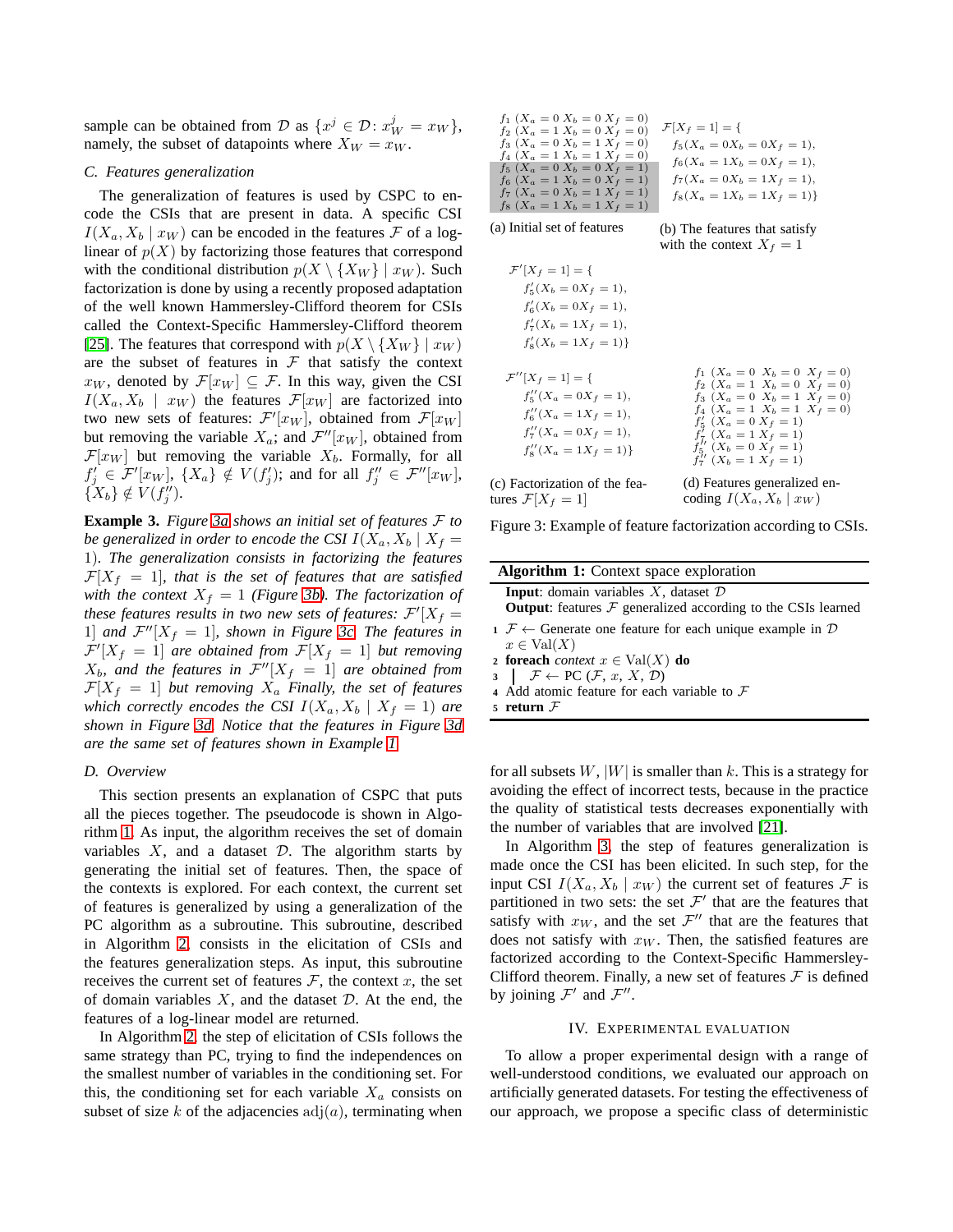| Algorithm 2: PC extended for features |  |  |  |  |  |
|---------------------------------------|--|--|--|--|--|
|---------------------------------------|--|--|--|--|--|

**Input**: features  $F$ , context  $x$ , domain variables  $X$ , dataset  $D$ **Output**: generalized features  $\mathcal{F}$ 

 $k \leftarrow 0$ **<sup>2</sup> repeat foreach**  $X_a \in X$  **do**   $\begin{bmatrix} \n\end{bmatrix}$  adj $(a) \leftarrow$  compute adjacencies from features that satisfy  $x_{X\backslash X_a}$  **foreach**  $X_b \in \text{adj}(a)$  **do for i foreach** W *subset of adj(a)*  $\{X_b\}$  *s.t.*  $|W| = k$ **do if**  $I(X_a, X_b | x_W)$  *is true* **then**   $\begin{array}{|c|c|c|c|c|} \hline \end{array}$  **F**  $\leftarrow$  Generalize F for the CSI  $I(X_a, X_b | x_W)$   $k \leftarrow k + 1$ **until**  $|\operatorname{adj}(a) \setminus \{X_b\}| < k$ ; **<sup>11</sup> return** F

<span id="page-4-0"></span>**Algorithm 3:** Feature generalization **Input**: features F, a CSI  $I(X_a, X_b | x_W)$ **Output**: generalized features F  $\mathbf{1}$   $\mathcal{F}' \leftarrow \mathcal{F}[x_W]$  $\mathcal{I} \ \mathcal{F}^{\prime\prime} \leftarrow \mathcal{F} \setminus \mathcal{F}^{\prime}$ **3**  $\mathcal{F}'$   $\leftarrow$  factorize  $\mathcal{F}'$  according to the Context-Specific Hammersley-Clifford **4 return**  $\mathcal{F}' \cup \mathcal{F}''$ 

<span id="page-4-1"></span>models which presents a controlled number of CSIs. The evaluation consists in two parts. In the first part we show the potential of improvements that can be obtained in our experiment. In the second part we compare CSPC to two state-of-the-art IB algorithms: GSMN [\[22\]](#page-7-16) and IBMAP-HC [\[24\]](#page-7-18). Additionally we also compare with PC [\[16\]](#page-7-10) in order to highlight the improvements resulting from contextualizing it. Since PC was originally designed for learning Bayesian networks (directed graphs), we use PC omitting the step of edges orientation [\[26\]](#page-7-20).

#### <span id="page-4-4"></span>*A. Datasets*

We generated artificial data through Gibbs sampling on a class of models similar to Example [2,](#page-1-3) generalized to distributions with  $n$  discrete binary variables. We chose such models since they are a representative case of a distribution with a controlled number of CSIs. The aim is to demonstrate that learning such CSIs represents an important improvement in the quality of learned distributions, when compared with the alternative representation in graphs. In this scenario, the IB algorithms lead to excessively dense graphs (the fully connected ones), which obscures the underlying CSIs. We considered models with  $n \in \{6, 7, 8\}$  variables and maximum cliques of the same size. Since the complexity of structure learning grows exponentially with the size of its maximum clique (a.k.a. treewidth), in the literature the algorithms are typically tested on models with maximum cliques of size at most 6 [\[8\]](#page-7-7), [\[18\]](#page-7-12).

For each  $n$ , the underlying structure is a fully connected graph with  $(n-1)$  nodes, plus a flag node  $X_f$ . In this model, all pairs between the variables  $X \setminus \{X_f\}$  are context-specific independent, given the context  $X_f = 1$ . Instead, when  $X_f = 0$  the variables remain dependent. In this way, for *n* variables the underlying structure contains  $\frac{(n-1)\times(n-2)}{2}$ contextual independences in the form  $I(X_a, X_b | X_f = 1)$ , for all  $X_a, X_b \neq X_f \in X$ . Given such structure, we defined a log-linear model that contains two sets of features: *i)* a set of *pairwise* features which encodes the dependence between  $X_f$  and the rest of variables  $X \setminus \{X_f\}$ , and *ii*) a set of *triplet* features over the variables  $X_a, X_b, X_f$ . For the resulting features we generated 10 different models, varying in its numerical parameters. Such parameters were generated to satisfy the log-odds ratio, in order to set strong dependencies in the model [\[3\]](#page-7-21)–[\[5\]](#page-7-1), [\[21\]](#page-7-15). In this way, the parameters of the pairwise features  $X_a, X_b$  were forced to satisfy the following **ratio:** ε = log  $\left(\frac{w_0 \phi(X_a=0, X_f=0) w_1 \phi(X_a=1, X_f=1)}{w_2 \phi(X_a=0, X_f=1) w_3 \phi(X_a=1, X_f=0)}\right)$ , ∀ $X_a$  ∈  $X \setminus \{X_f\}$ , where  $w_0, w_2$  are symmetric to  $w_1, w_3$ , respectively  $(w_0 = w_1$  and  $w_2 = w_3$ ). Since this ratio has 2 unknowns we choose  $w_2$  sampled from  $\mathcal{N}(0.5; 0.001)$ , and  $w_0$  is solved. The parameters for the triplet features were forced to satisfy the CSI  $I(X_a, X_b | X_f = 1)$ . When  $X_f = 0$  the parameters were generated using the same procedure used for the pairwise features. When  $X_f = 1$  the parameters were forced to satisfy the following factorization:  $\phi(X_a, X_b, X_f = 1) = w_0 \phi(X_a = 0, X_f = 1) \cdot w_1 \phi(X_a = 1)$  $1, X_f = 1$ , where  $w_0$  and  $w_1$  are the same than the pairwise features already defined. In our experiments we set  $\varepsilon = 1.0$ . The datasets were generated by sampling from the log-linear models using Rao-Blackwellized Gibbs sampler  $<sup>1</sup>$  $<sup>1</sup>$  $<sup>1</sup>$  with 10</sup> chains, 100 burn-in and 1000 sampling.

#### *B. Methodology*

We used the synthetic datasets explained above to learn the structure and parameters for all the algorithms. Our synthetic data, together with an executable version of CSPC and the competitors is publicly available<sup>[2](#page-4-3)</sup>. For a fair comparison, we use Pearson's  $\chi^2$  as the statistical independent test for all the algorithms, with a significance level of  $\alpha = 0.05$ . The IBMAP-HC algorithm alternatively only works by using the Bayesian test of Margaritis [\[23\]](#page-7-17). For each particular dataset we evaluated the algorithms on training set sizes varying from 500 to 40000, in order to obtain a number of samples sufficient for satisfying the CSIs of the underlying distribution proposed.

We report the quality of learned models using the Kullback-Leibler divergence (*KL*) [\[27\]](#page-7-22). The KL is defined as  $KL(p \mid q) = \sum_{x} p(x) ln \frac{p(x)}{q(x)}$ , measuring the information

<sup>1</sup>Gibbs sampler is available in the open-source Libra toolkit <http://libra.cs.uoregon.edu/>

<span id="page-4-3"></span><span id="page-4-2"></span><sup>2</sup>http://dharma.frm.utn.edu.ar/papers/cspc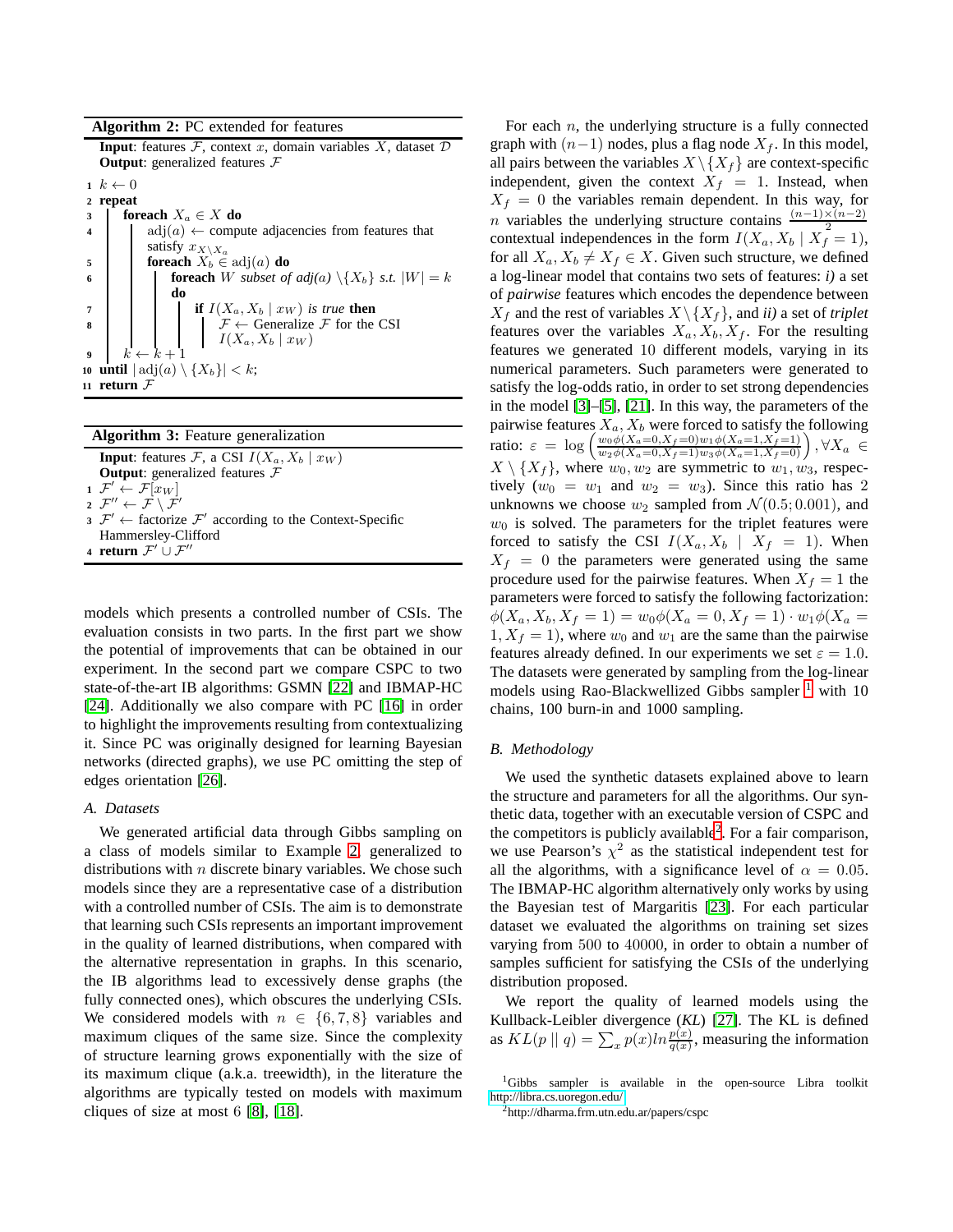lost when the learned distribution  $q(X)$  is used to approximate the underlying distribution  $p(X)$ . KL is equal to zero when  $p(X) = q(X)$ . The better the learned models, the lower the values of the KL measure. Since these algorithms only learn the structure of a Markov network, the complete distribution is obtained by learning its numerical parameters. For the case of IB algorithms, the features are induced from the maximum cliques of the graph learned. For learning its parameters we computed the pseudo-loglikelihood using the available version in the Libra toolkit. We use pseudologlikelihood without regularization to avoid sparsity in the final model, because we are interested in measuring the quality of the structure learning step.

## *C. Results*

Our first experiment shows the potential improvement that can be obtained in our generated datasets in terms of KL over the generated data. For this we measure in Figure [4](#page-6-0) the KLs obtained by learning the parameters for three proposed structures: *i)* the empty structure, *ii)* the fully connected structure, and *iii)* the underlying structure. The distribution learned from the empty structure informs us about the impact of encoding incorrect independences in the KL measure. Consequently, the fully connected structure shows the impact in the KL measure that can be obtained with incorrect dependences that are obscuring the real CSIs present in data. The underlying structure contains the features which exactly encodes the CSIs of the proposed model, as described in Section [IV-A.](#page-4-4) The figure shows the average and standard deviation over our 10 generated datasets for training set sizes varying from 500 to 40000 (X-axis), for different domain sizes 6, 7 and 8. In order to better show differences among the KLs we show it in log scale.

In these results, we see empirically that the KL of the distribution obtained by learning the parameters for the underlying structure is always significantly better than the KL obtained by using the empty and fully structures. Notice that the KL is an (expected) logarithmic difference, representing differences in orders of magnitude in the non-logarithmic space. For our results, these differences are up to 2 orders of magnitude in the cases of  $n \in \{6, 7\}$ , and 5 orders of magnitude in the case of  $n = 8$ . However, there is not a trend of the KL to be zero by varying the size of training data. This is because Gibbs sampler is not an exact method for the generation of the training data. In this result also can be seen that as well as  $n$  increases, the KL of the fully structure is better than the KL of the empty structure.

In our second experiment we compare the KLs obtained by CSPC, GSMN, IBMAP-HC, and PC. These results are shown in Figure [5,](#page-6-1) for the same datasets of the experiment shown in Figure [4.](#page-6-0) CSPC is the more accurate algorithm in all the cases, with lower KL, near to 1 (the KL value of the underlying structure in Figure [4\)](#page-6-0). The differences in KL between CSPC against its competitors is up to 2 orders of magnitude for  $n = 6$  and  $n = 7$ , and up to 5 orders of magnitude against IBMAP-HC for  $n = 8$ .

Since the KL is clearly affected by the quality of the structure, we wanted to determine whether or not their actual structures are correct. We did this by reporting the average feature length of the learned models, since it is a known value for our underlying model in this experiment. This is a statistical measure useful for analyzing the structural quality of log-linear models, as shown in several recent works [\[7\]](#page-7-23), [\[9\]](#page-7-3), [\[28\]](#page-7-24). Figure [6](#page-6-2) reports these values for the same experiment shown above. The horizontal line in the graphs shows the exact feature length of the underlying structure  $(2.80$  for  $n = 6, 2.83$  for  $n = 7$ , and 2.85 for  $n = 8$ ). CSPC perform better in all the cases, showing always the nearest number of average feature length to the horizontal line. This is consistent with the KL results shown in Figure [5.](#page-6-1) GSMN and PC increases in the average number of features length as well as the number of datapoints grows, for all the domain sizes. This trend is due because they are learning more dense structures as well as the number of datapoints grows, reaching the fully structure. For example, in the case of  $n = 7$ , the GSMN and PC algorithms shows a trend to reach the fully structure, and the KLs shown in Figure [5](#page-6-1) are similar to the KL of the fully structure shown in Figure [4.](#page-6-0) Also, as well as  $n$  increases, the difference on the average feature length between CSPC and its competitors also increases. This is also consistent with the results shown in Figure [4.](#page-6-0) A surprising result is shown for IBMAP-HC, which does not show the same trend than GSMN and PC. It can be seen that for lower number of datapoints ( $\mathcal{D}$  < 5000) the algorithm learns fully structures (the average feature length is equal to  $n$  in the three cases). However, for higher number of datapoints ( $\mathcal{D} > 5000$ ) the algorithm learns the empty structure, with average feature length equal to 1 (the empty structure contains the atomic features). We argue this is due to the Bayesian nature of IBMAP-HC, which works by optimizing the posterior probability of structures  $p(G | \mathcal{D})$ with a hill-climbing search. When using a large amount of data, IBMAP-HC seems very prone to getting stuck in the empty structure as a local minima with  $p(G | \mathcal{D}) = 0$ for almost all the structures, except the correct one with  $p(G | \mathcal{D}) = 1$ .

Finally, as an additional result, we show in Table [I](#page-6-3) the average feature length of the features that are satisfied with the value of the flag variable  $X_f$ . This result is shown for all the algorithms, running for an increasing number of variables from  $n = 4$  to 8 with a fixed number of 3000 datapoints, and discriminating in different columns the value of  $X_f$ . As expected, the values for CSPC for  $X_f = 0$ are more near to 3, and more near to 2 for  $X_f = 1$ , in comparison with the rest of the competitors. In summary, the above results support our theoretical claims and demonstrate the efficiency of CSPC for learning distributions with CSIs.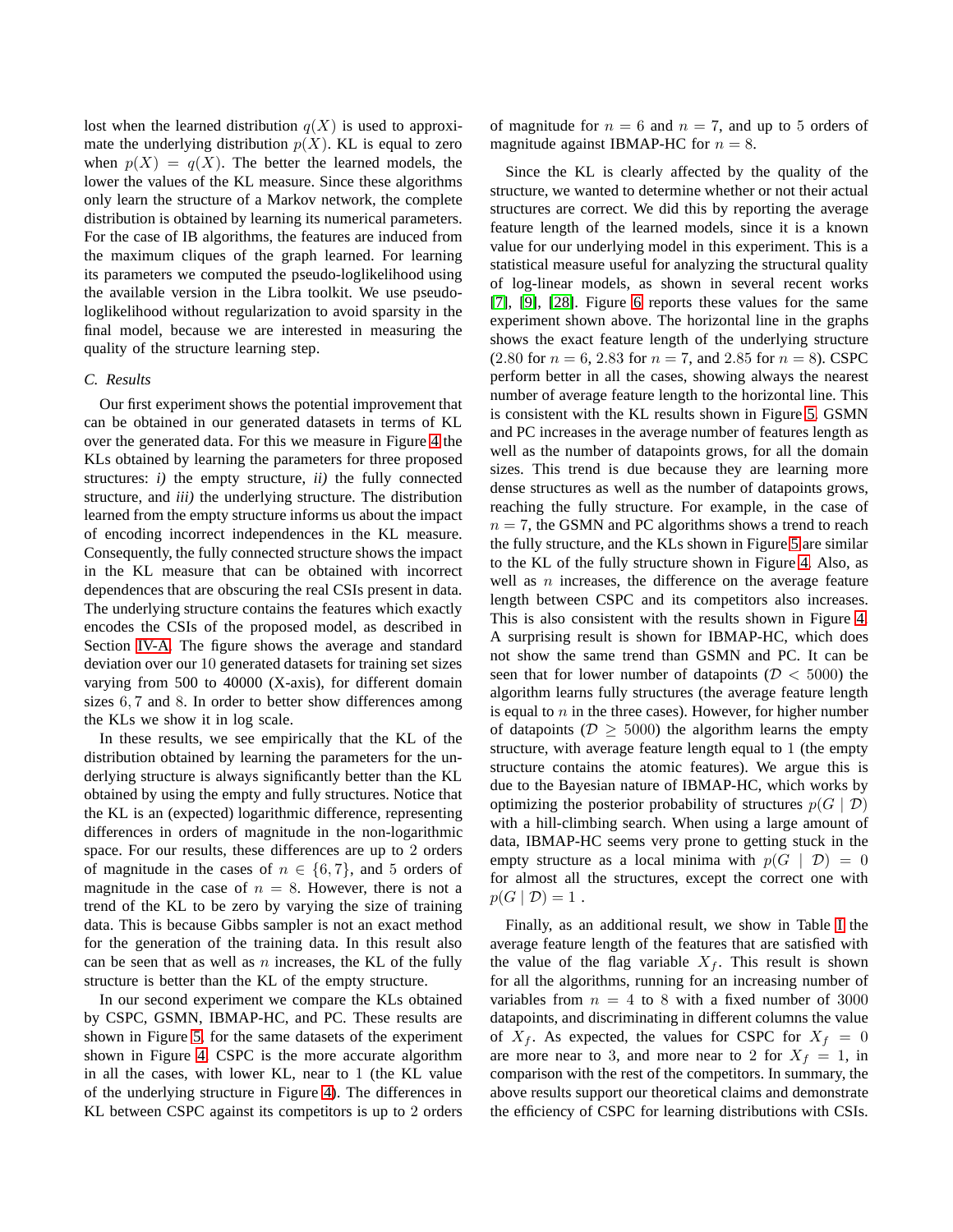<span id="page-6-0"></span>

Figure 4: Potential improvements in KL obtained by learning parameters for the underlying structure, the fully and the empty structures. Average and standard deviation over ten repetitions for increasing number of datapoints in the training set for domain sizes 6 (left), 7 (center) and 8 (right).

<span id="page-6-1"></span>

Figure 5: Comparison of KLs obtained by learning parameters for CSPC, GSMN, IBMAP-HC and PC. Average and standard deviation over ten repetitions for increasing number of datapoints in the training set for domain sizes 6 (left), 7 (center) and 8 (right).

<span id="page-6-2"></span>

Figure 6: Comparison of the average feature length obtained for CSPC, GSMN, IBMAP-HC and PC. Average and standard deviation over ten repetitions for increasing number of datapoints in the training set for domain sizes 6 (left), 7 (center) and 8 (right). The average feature length of the solution underlying structure is the horizontal line.

<span id="page-6-3"></span>

|                  | $= 0$       |              |      |             | $=1$        |               |      |             |
|------------------|-------------|--------------|------|-------------|-------------|---------------|------|-------------|
| $\boldsymbol{n}$ | <b>GSMN</b> | IBMAP-<br>HС | PC.  | <b>CPSC</b> | <b>GSMN</b> | IBMAP-<br>HC. | PC   | <b>CPSC</b> |
| 4.00             | 4.00        | 4.00         | 4.00 | 4.00        | 4.00        | 4.00          | 4.00 | 1.85        |
| 5.00             | 5.00        | 4.60         | 5.00 | 4.79        | 5.00        | 4.60          | 5.00 | 1.88        |
| 6.00             | 6.00        | 5.50         | 6.00 | 4.37        | 6.00        | 5.50          | 6.00 | 1.93        |
| 7.00             | 5.00        | 7.00         | 1.10 | 4.01        | 5.00        | 7.00          | 1.10 | 1.95        |
| 8.00             | 3.00        | 8.00         | 1.00 | 3.54        | 3.70        | 8.00          | 1.00 | 1.87        |

Table I: Number of features learned for increasing  $n$ , and using  $\mathcal{D} = 3000$ .

## V. CONCLUSIONS

This paper proposed CSPC, an independence-based algorithm for learning a set of features, instead of a graph. CSPC overcomes some of the inefficiency of traditional IB algorithms by learning CSIs from data and representing them in a log-linear model. CSPC proceeds by generalizing iteratively a set of initial features in order to represent the CSIs present in data, exploring the possible contexts, eliciting from data a set of CSIs usings statistical tests, and generalizing the features according to the elicited CSIs. Experiments in a synthetic case show that this approach is